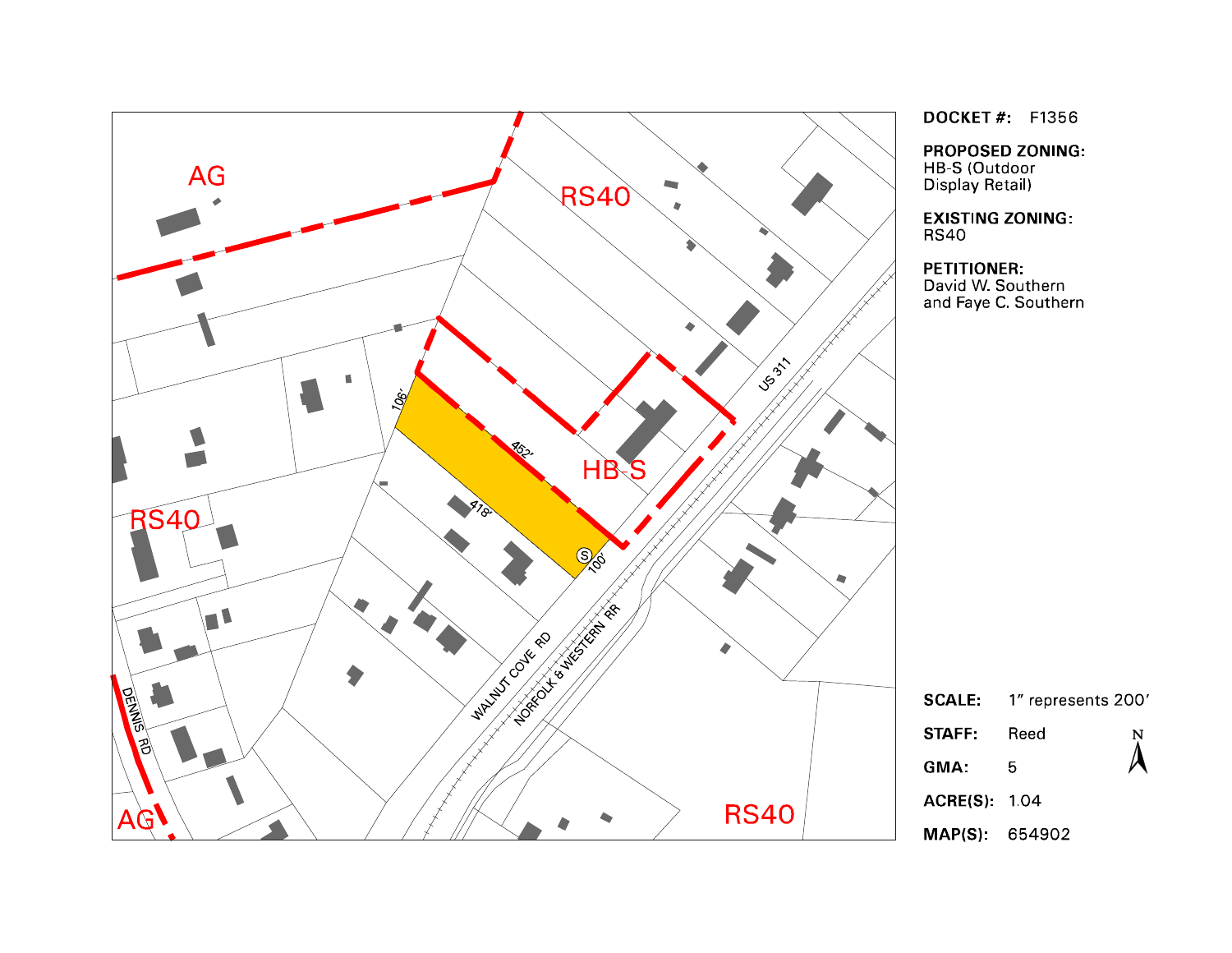January 23, 2002

David W. Southern and Faye C. Southern 7570 Walnut Cove Road Walnut Cove, NC 27052

RE: ZONING MAP AMENDMENT F-1356

Dear Mr. & Mrs. Southern:

The attached report of the Planning Board to the Forsyth County Board of Commissioners is sent to you at the request of the Commissioners.

When the rezoning is scheduled for public hearing, you will be notified by Jane Cole, Clerk to the County Commissioners, of the date on which the Commissioners will hear this petition.

Sincerely,

A. Paul Norby, AICP Director of Planning

Attachment

pc: Jane Cole, County Manager's Office Donald Purdue, 611 Rapid Run Lane, Walnut Cove, NC 27052 Rodney Crouse, 7522 Walnut Cove Road, Walnut Cove, NC 27052 Dwayne Beeson, 6597 Dennis Road, Walnut Cove, NC 27052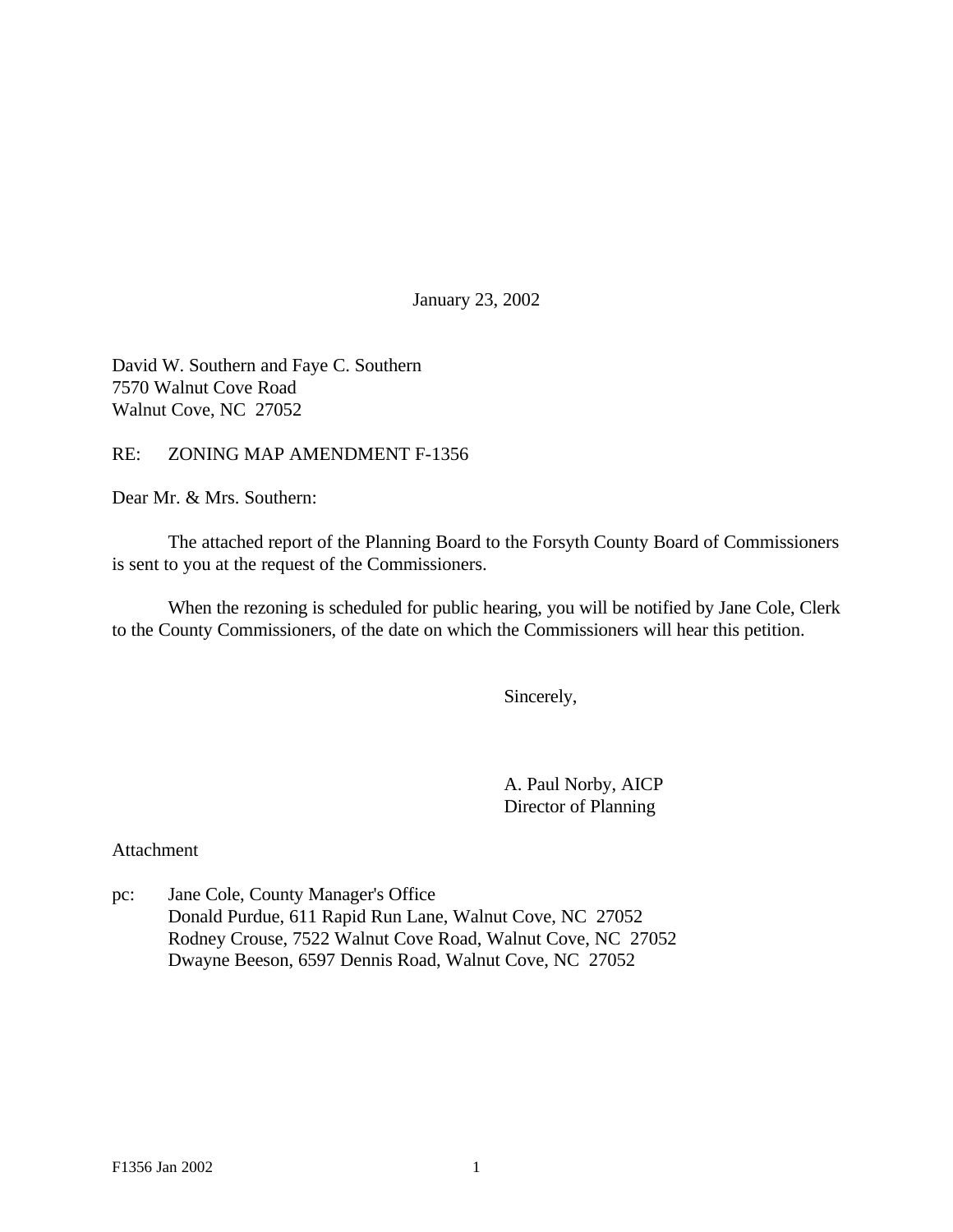# **FORSYTH COUNTY BOARD OF COMMISSIONERS**

**\_\_\_\_\_\_\_\_\_\_\_\_\_\_\_\_\_**

**MEETING DATE: \_\_\_\_\_\_\_\_\_\_\_\_\_\_\_\_\_\_\_\_\_\_\_\_\_\_\_\_ AGENDA ITEM NUMBER:**

**SUBJECT**:-

Zoning map amendment of David W. Southern and Faye C. Southern

**COUNTY MANAGER'S RECOMMENDATION OR COMMENTS**:-

# **SUMMARY OF INFORMATION**:-

Zoning map amendment of David W. Southern and Faye C. Southern from RS-40 to HB-S (Outdoor Display Retail): property is located on the northwest side of Walnut Cove Road (Zoning Docket F-1356).

After consideration, the Planning Board recommended denial of the rezoning petition, certified that the site plan meets all code requirements and recommends staff conditions if the petition is granted.

| <b>ATTACHMENTS:-</b> | <b>YES</b> |  |
|----------------------|------------|--|
|                      |            |  |

**SIGNATURE**: **DATE**:

 $\overline{a}$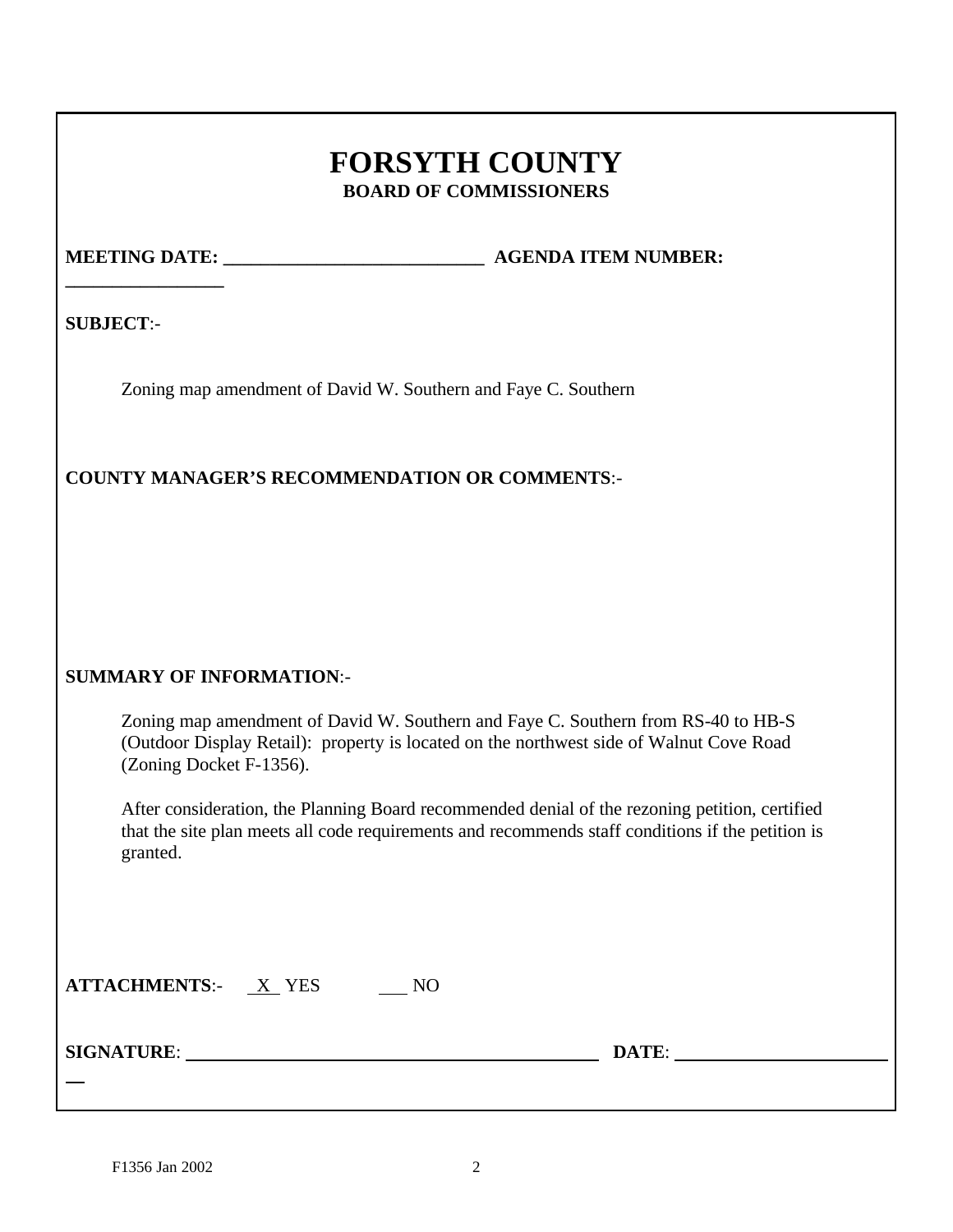#### COUNTY ORDINANCE - SPECIAL USE

Zoning Petition of David W. Southern and Faye C. Southern, Docket F-1356

AN ORDINANCE AMENDING THE FORSYTH COUNTY ZONING ORDINANCE AND THE OFFICIAL ZONING MAP OF THE COUNTY OF FORSYTH, NORTH CAROLINA

\_\_\_\_\_\_\_\_\_\_\_\_\_\_\_\_\_\_\_\_\_\_\_\_\_\_\_\_\_\_\_\_\_

BE IT ORDAINED by the Board of County Commissioners of the County of Forsyth as follows:

Section 1. The Zoning Ordinance of the *Unified Development Ordinances* of the County of Forsyth, North Carolina, and the Official Zoning Map of the County of Forsyth, North Carolina, are hereby amended by changing from RS-40 to HB-S (Outdoor Display Retail) the zoning classification of the following described property:

Tax Block 5121, Tax Lot 5

Section 2. This Ordinance is adopted after approval of the site plan entitled David

Southern, and identified as Attachment A of the Special Use District Permit issued by the Forsyth

County Board of Commissioners the \_\_\_\_\_\_ day of \_\_\_\_\_\_\_\_\_\_\_\_\_\_\_, 20\_\_\_\_\_ to David W.

Southern and Faye C. Southern.

Section 3. The Board of Commissioners hereby directs the issuance of a Special Use District Permit pursuant to the Zoning Ordinance of the *Unified Development Ordinances* for a development to be known as **David Southern.** Said Special Use District Permit and site plan with associated documents are attached hereto and incorporated herein.

Section 4. This Ordinance shall be effective from and after its adoption.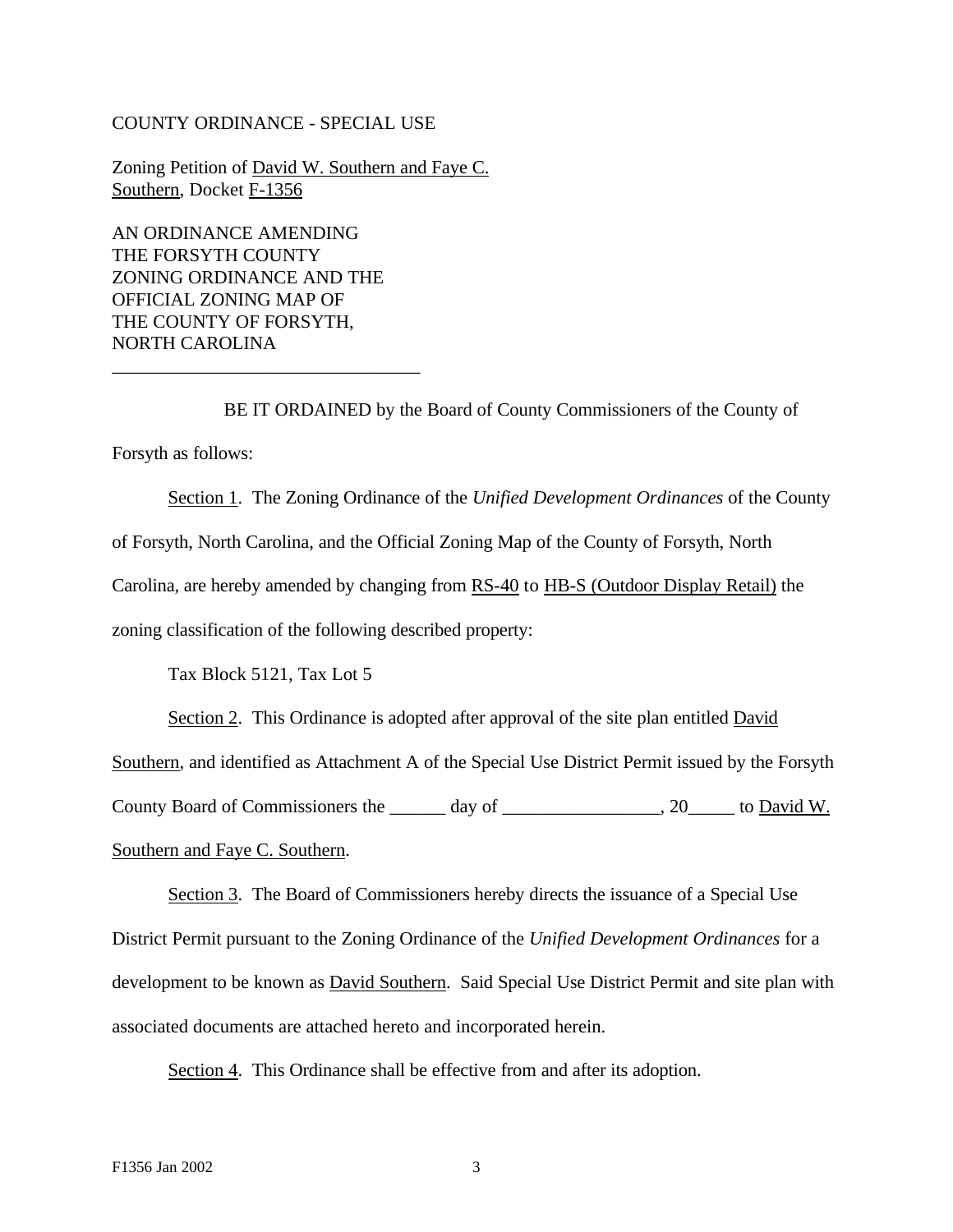# COUNTY, SPECIAL USE DISTRICT PERMIT

#### SPECIAL USE DISTRICT PERMIT

Issued by the Forsyth County Board of Commissioners

The Forsyth County Board of Commissioners issues a Special Use District Permit for the

site shown on the site plan map included in this zoning petition of David W. Southern and Faye C.

Southern (Zoning Docket F-1356). The site shall be developed in accordance with the plan

approved by the Board and bearing the inscription: "Attachment A, Special Use District Permit

for HB-S (Outdoor Display Retail), approved by the Forsyth County Board of Commissioners the

\_\_\_\_\_ day of \_\_\_\_\_\_\_\_\_\_\_\_\_\_\_\_, 20 \_\_\_\_" and signed, provided the property is developed in

accordance with requirements of the HB-S zoning district of the Zoning Ordinance of the *Unified*

*Development Ordinances* of the County Code, the Erosion Control Ordinance, and other

applicable laws, and the following conditions be met:

## PRIOR TO THE ISSUANCE OF ANY PERMITS

a. Obtain a driveway permit from the North Carolina Department of Transportation (NCDOT). Additional conditions may be required by NCDOT.

#### PRIOR TO THE ISSUANCE OF BUILDING PERMITS

a. Developer shall record a bufferyard easement for the proposed off-site type IV bufferyard along the southwest property line as shown on the site plan.

#### C **PRIOR TO THE ISSUANCE OF OCCUPANCY PERMITS**

a. A cross access drive easement shall be recorded to allow cross access between the subject site and the property to the southwest in the event that property is rezoned to a business zoning district. Said easement shall be at least 25 feet wide and be located approximately 40 feet back from the right-of-way line.

#### C **OTHER REQUIREMENTS**

a. Signage shall be limited to one (1) five (5) foot free-standing monument sign with a maximum copy area of thirty six (36) square feet.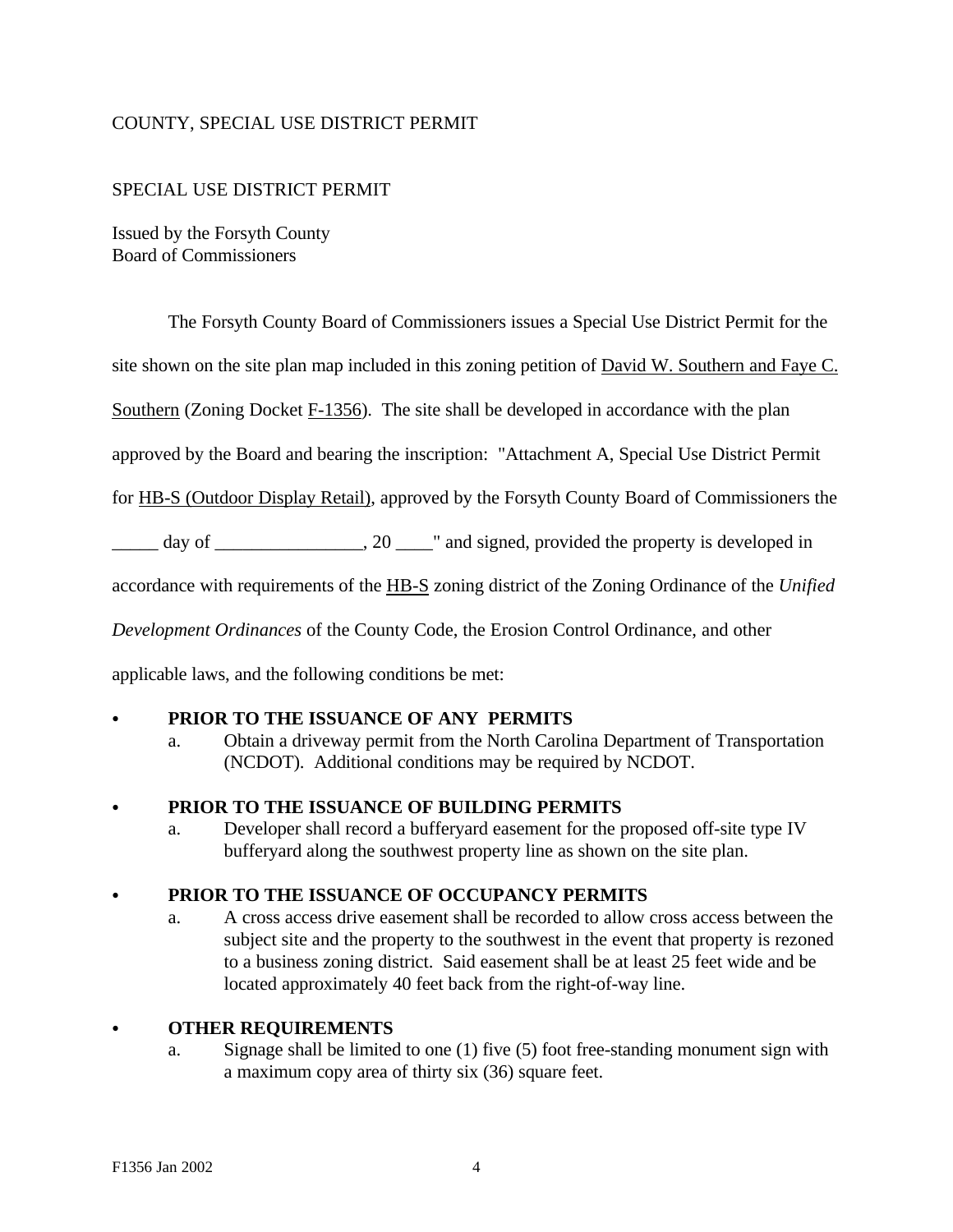# **ZONING STAFF REPORT**

| <b>DOCKET</b> # $F-1356$ |            |
|--------------------------|------------|
| <b>STAFF:</b>            | David Reed |

Petitioner(s): David W. Southern and Faye C. Southern Ownership: Same

## **REQUEST**

| From: | RS-40 Residential Single Family District; minimum lot size 40,000 sf |
|-------|----------------------------------------------------------------------|
| To:   | HB-S Highway Business District (Outdoor Display Retail)              |

Both general and special use district zoning were discussed with the applicant(s) who decided to pursue the zoning as requested.

Acreage: 1.04 acres

# **LOCATION**

Street: Northwest side of Walnut Cove Road. Jurisdiction: Forsyth County.

#### **SITE PLAN**

Proposed Use: Outdoor Display, Retail. Square Footage: 500 square feet. Building Height: Single story. Parking: Required: 1 space; proposed: 2 spaces. Bufferyard Requirements: A type IV bufferyard is required adjacent to RS-40 zoning. Vehicular Use Landscaping Standards Requirements: UDO standards apply.

#### **PROPERTY SITE/IMMEDIATE AREA**

Existing Structures on Site: Site is vacant. Adjacent Uses:

Northeast - Storage Services, Retail and other business uses, zoned HB-S.

Southeast - Norfolk and Western Railroad and single family homes, zoned RS-40.

Southwest - Single family homes, zoned RS-40.

Northwest - Single family homes, zoned RS-40.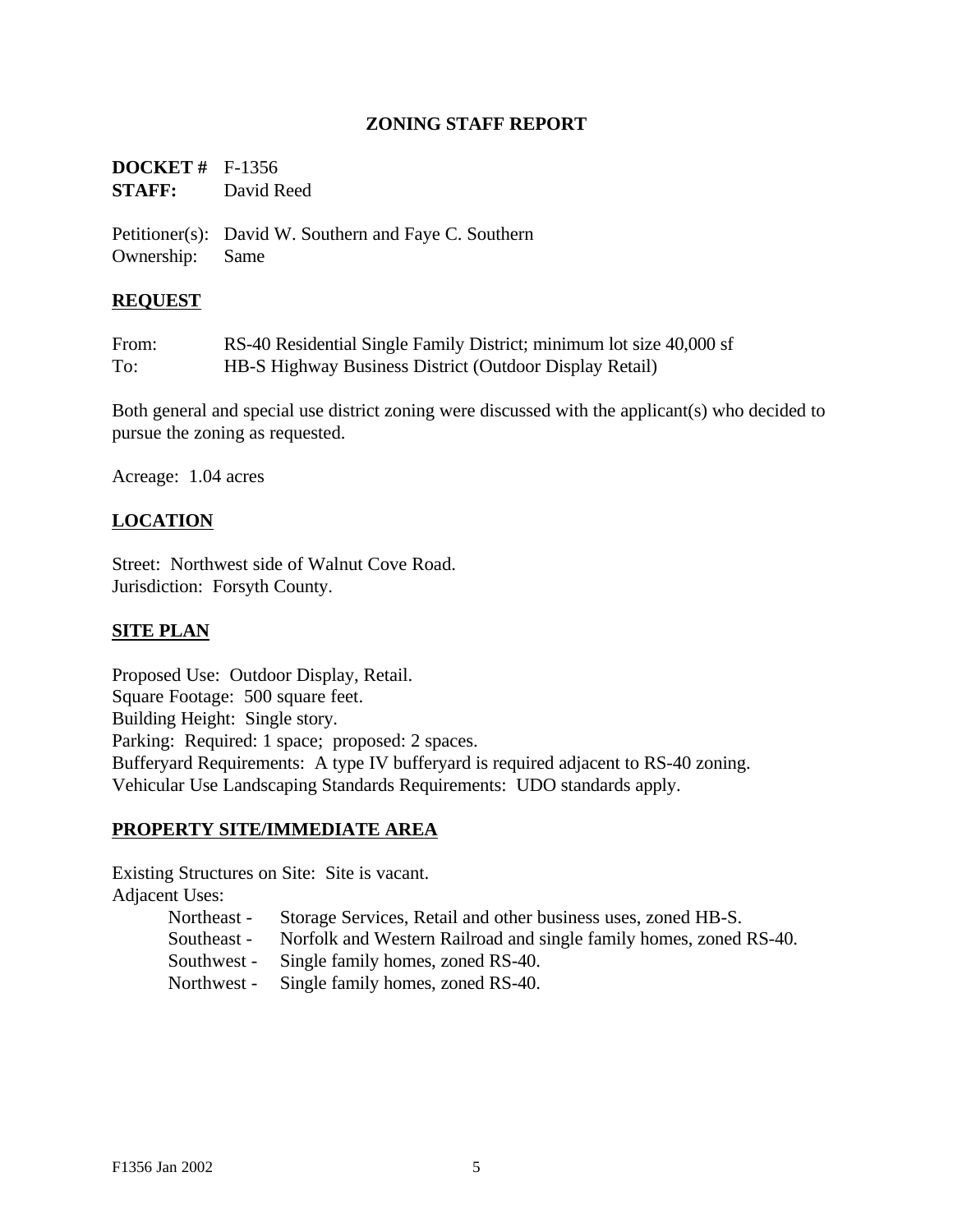#### **GENERAL AREA**

Character/Maintenance: Well maintained single family homes and business uses.

Development Pace: Slow; however, the adjoining site was rezoned in July 2000. It is noted that these requests could be the catalyst for more rapid development.

#### **PHYSICAL FEATURES/ENVIRONMENTAL REVIEW**

Impact on Existing Features: Intense commercial development adjacent to existing single family homes.

Topography: Some steep slopes in the rear of the property.

Streams: None.

Vegetation/habitat: Some vegetation on the site.

Floodplains: None.

Wetlands: None.

Natural Heritage Sites: This site is approximately one-half mile to the northwest from the Grubbs Road Lake Wetland. The subject property, while close to the wetland mentioned above, should have no impact on the wetland because they are located in separate drainage basins.

Water Supply Watershed: Site is not within the boundaries of a water supply watershed.

Compliance with Federal/State requirements for wetland/stream protection: Compliance with the State and local Erosion Control provisions will be required for this project.

#### **TRANSPORTATION**

Direct Access to Site: Walnut Cove Road. Street Classification: Major thoroughfare. Average Daily Traffic Count/Estimated Capacity at Level of Service D (Vehicles per Day): Walnut Cove Road between Dennis Road and Mabe Road =  $NC/11,100$ Trip Generation/Existing Zoning: RS-40 1.04 x 43,560/40,000 = 1 unit x 9.57 (SFR Trip Rate) = 9 trips per day Trip Generation/Proposed Zoning: HB-S  $500/1,000 \times 37.5$  (New Car Sales Trip Rate) = 18 trips per day Sight Distance: Good. Transit: None.

#### **HISTORY**

Relevant Zoning Cases:

1. F-1311; RS-40 to HB-S (Fuel Dealer; General Merchandise Store; Motor Vehicle Repair and Maintenance; and Storage Services, Retail); approved July 10, 2000; northwest side of Walnut Cove Road/US 311 northeast of Dennis Road; 1.87 acres; Planning Board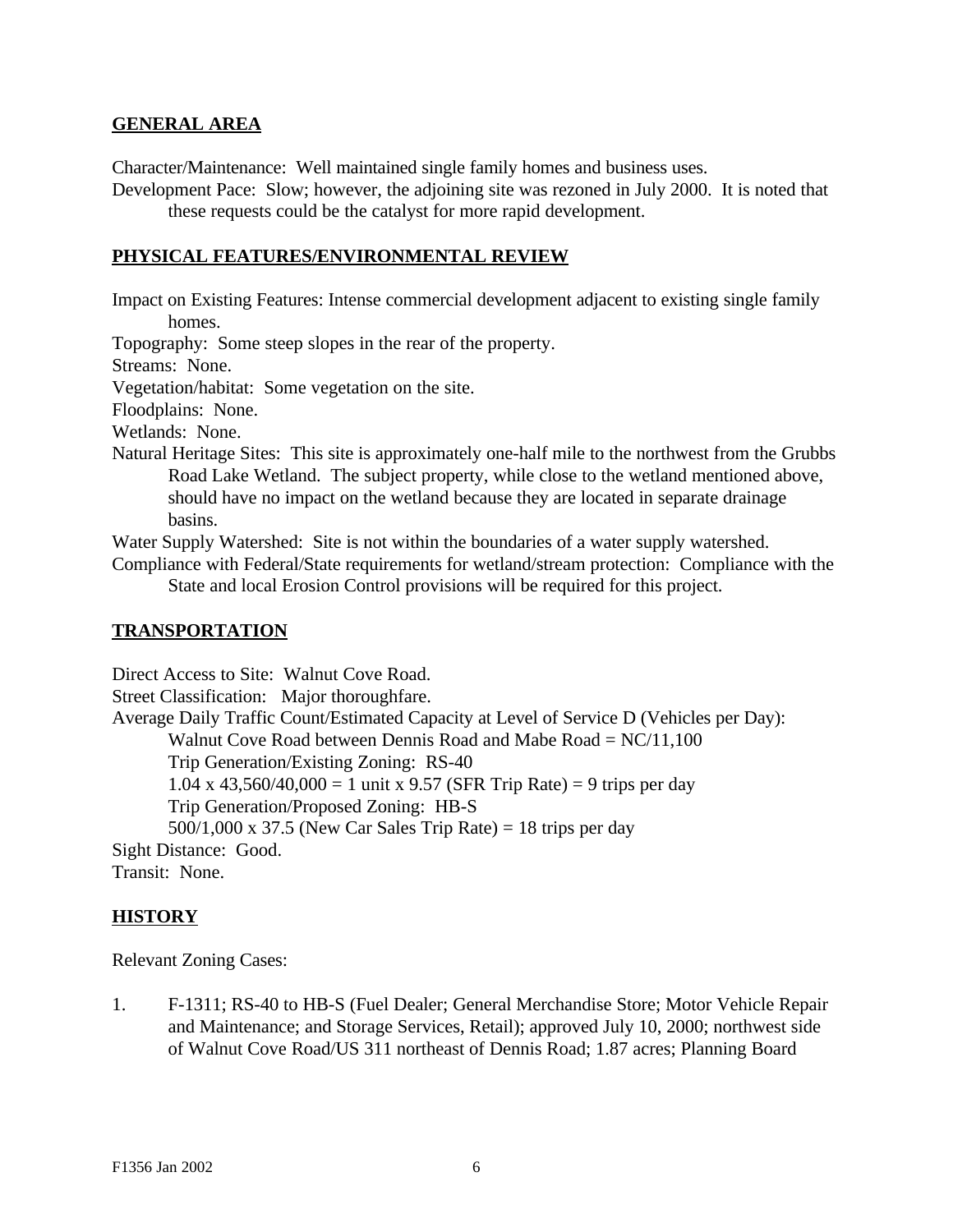recommended approval, staff recommended denial. Note: The County Attorney issued an opinion that this case constituted a potential spot zone that may not be supported by the courts, given current case law.

- 2. F-976; R-6 to B-3-S (Welding or other metal working); approved September 24, 1990; south side of Grubb Road between Dennis - Walnut Cove Road/US 311 and Pine Hall Road; 0.75 acre; Planning Board and staff recommended denial. Note: The County Attorney issued an opinion that this case constituted a potential spot zone that may not be supported by the courts, given current case law.
- 3. F-856; R-6 to B-3-S (Motor vehicles, repair or storage); approved September 28, 1987; south side of Walls Lake Road, west of Dennis - Walnut Cove Road and north of Stoney Point Road; 0.62 acre; Planning Board and staff recommended denial. Note: The County Attorney issued an opinion that this case constituted a potential spot zone that may not be supported by the courts, given current case law.

# **CONFORMITY TO PLANS**

GMP Area (*Legacy*): Rural Area.

- Relevant Comprehensive Plan Recommendation(s): *Legacy* calls for the Rural Area to remain in very low density residential and agricultural uses for the 20-year time horizon of the plan. The Rural Area is located beyond the area that can be provided with public sewerage and other services in a cost effective manner. Priorities are for protection of farmland, natural areas and rural character in this area.
- Area Plan/Development Guide: The site is not within the boundaries of a development guide or an area plan.

# **ANALYSIS**

The subject petition would rezone approximately one acre from RS-40 to HB-S (Outdoor Display Retail). The site is located on the northwest side of Walnut Cove Road northeast of Dennis Road in a rural part of the county. The property is adjacent to another HB-S property which was rezoned on July 10, 2000 for the following uses: Fuel Dealer; General Merchandise Store; Motor Vehicle Repair and Maintenance; and Storage Services, Retail. That zoning (zoning docket F-1311) was approved despite the fact that the County Attorney issued an opinion that this case constituted a potential spot zone that may not be supported by the courts, given current case law. No neighbors participated in the public hearing process.

Certain business uses can coexist in rural residential and agricultural areas if they are neighborhood serving in nature and limited in scale. Outdoor Display Retail is not considered a neighborhood serving use and would attract customers from outside the immediate area. The subject petition would expand the impact of the business uses in this rural area by setting a precedent for more business rezonings and making nearby properties less desirable for residential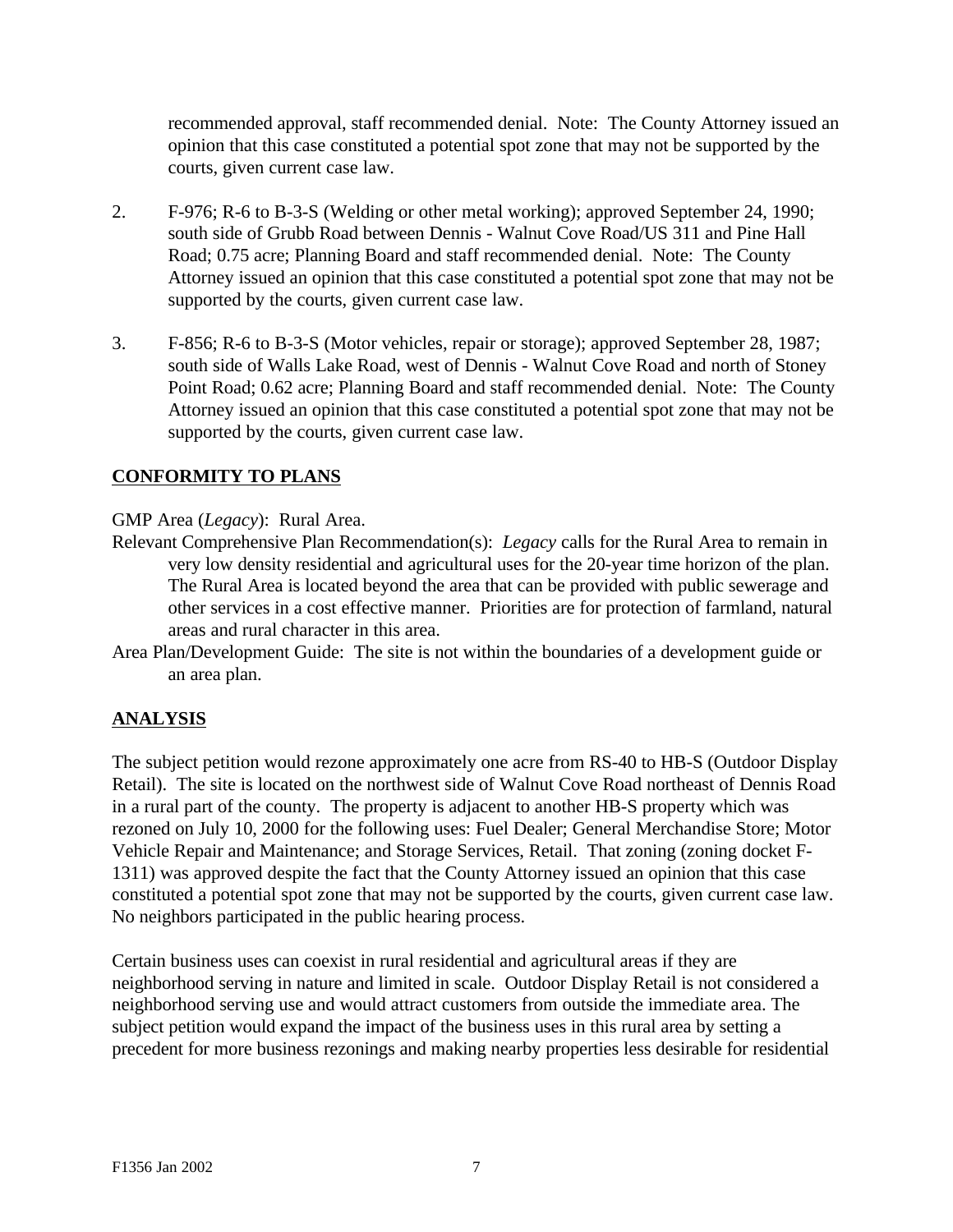uses. An existing single family home is located approximately 20 feet from the proposed business zoning. Although the owner of that home is the petitioner and is not concerned about the impact, the home will be very difficult to market as a dwelling in the future if the subject Outdoor Display Retail use is established here.

The site is in the Rural Area of the *Legacy* Growth Management Plan. The plan calls for the Rural Area to remain in very low density residential and agricultural uses for the 20-year time horizon of the plan. The plan explains that the Rural Area is beyond the area that can be provided with public sewerage and other services in a cost effective manner and therefore it is not advisable to expand the business zoning at this location. Establishing a business concentration in such a rural location is also contradictory to the comprehensive plan objective of transit supportive land use patterns and designs.

The proposed site plan is dominated by a gravel display area and includes a proposed 500 square foot building. The plan also proposes the required 15 foot bufferyard adjacent to the neighboring single family home be located on the single family home property through a bufferyard easement. These aspects of the site design make for a rather harsh transition to surrounding land and create even more pressure to rezone that property at some point in the future. Staff has communicated to the petitioner some minor site plan changes requested by the Interdepartmental Site Plan Review Committee.

In conclusion, staff is of the opinion that the proposed rezoning would not fit in with the general rural area nor would the proposed Outdoor Display Retail use be neighborhood serving in nature. Furthermore, staff contends the rezoning would undermine the goals and recommendations of the comprehensive plan and recommends denial of the rezoning.

The County Attorney has issued an opinion that this case constituted a potential spot zone that may not be supported by the courts given current case law.

# **FINDINGS**

- 1. The subject petition would rezone approximately one acre from RS-40 to HB-S (Outdoor Display Retail).
- 2. Certain business uses can coexist in rural residential and agricultural areas if they are neighborhood serving in nature and limited in scale.
- 3. The site is in the Rural Area of *Legacy* which calls for the Rural Area to remain in very low density residential and agricultural uses.
- 4. The proposed site plan is dominated by a gravel display area and proposes the required 15 foot bufferyard adjacent to the neighboring single family home be located on the single family home property.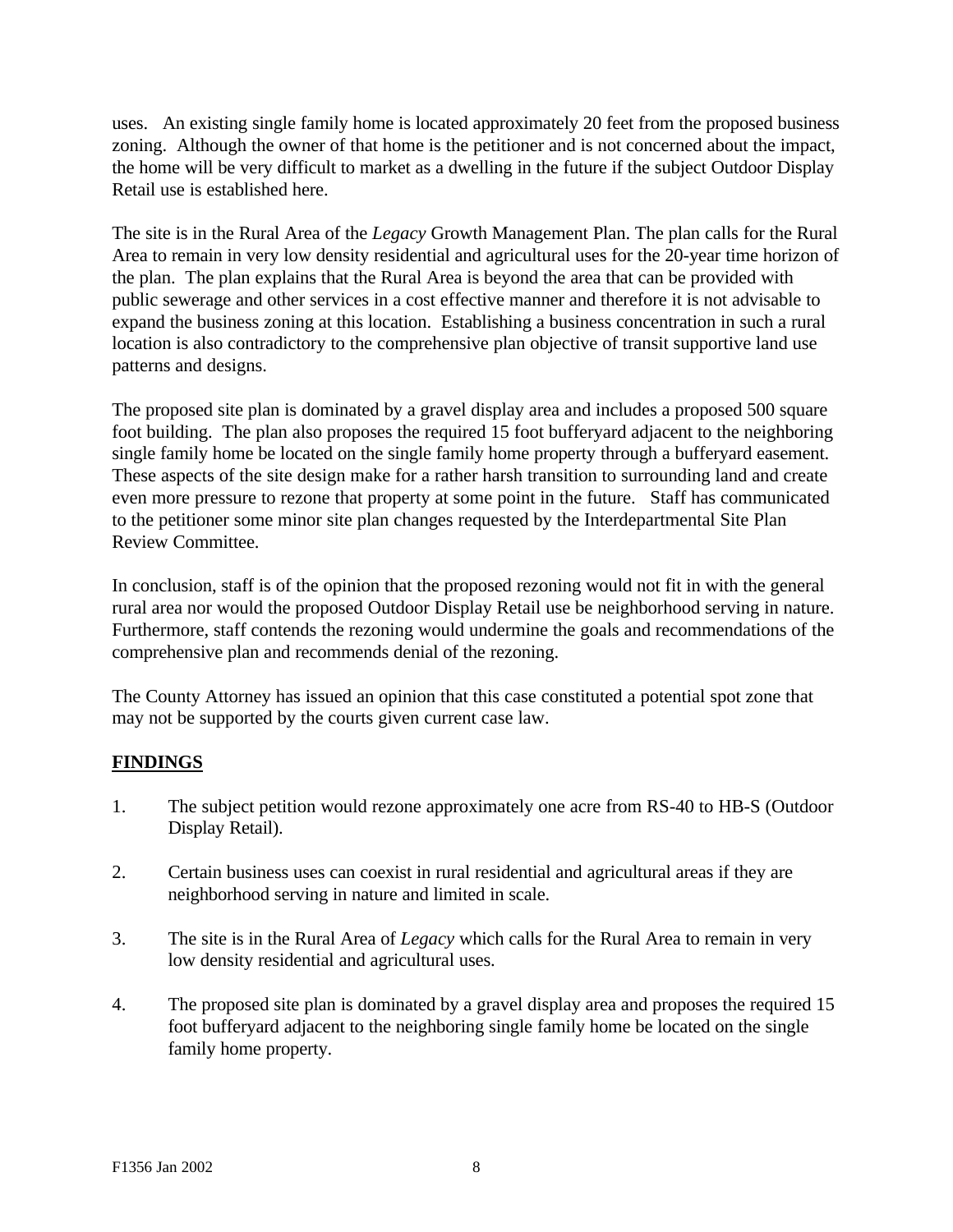- 5. Staff is of the opinion that the proposed rezoning would not fit in with the general rural area nor would the proposed Outdoor Display Retail use be neighborhood serving in nature.
- 6. The rezoning would undermine the goals and recommendations of the comprehensive plan and staff recommends denial of the rezoning.

# **STAFF RECOMMENDATION**

## Zoning: **DENIAL**.

Site Plan: Staff certifies that **the site plan meets all code requirements**, and recommends the following conditions:

## PRIOR TO THE ISSUANCE OF ANY PERMITS

a. Obtain a driveway permit from the North Carolina Department of Transportation (NCDOT). Additional conditions may be required by NCDOT.

## C **PRIOR TO THE ISSUANCE OF BUILDING PERMITS**

a. Developer shall record a bufferyard easement for the proposed off-site type IV bufferyard along the southwest property line as shown on the site plan.

# C **PRIOR TO THE ISSUANCE OF OCCUPANCY PERMITS**

a. A cross access drive easement shall be recorded to allow cross access between the subject site and the property to the southwest in the event that property is rezoned to a business zoning district.

#### C **OTHER REQUIREMENTS**

a. Signage shall be limited to one (1) five (5) foot free-standing monument sign with a maximum copy area of thirty six (36) square feet.

David Reed presented the staff report.

# **PUBLIC HEARING**

#### FOR:

David Southern, 7571 Cove Drive, Walnut Cove, NC 27052

- I am a plumber and my brother owns a car lot. I want to put a car lot here. I've got storage units for people I've never met right next to me. I'd rather look at my own stuff.
- When I moved there and was talking about doing this, nothing was said about this being a problem.

I'm sure there are illegal car lots all along this road. I'm trying to do this the right way.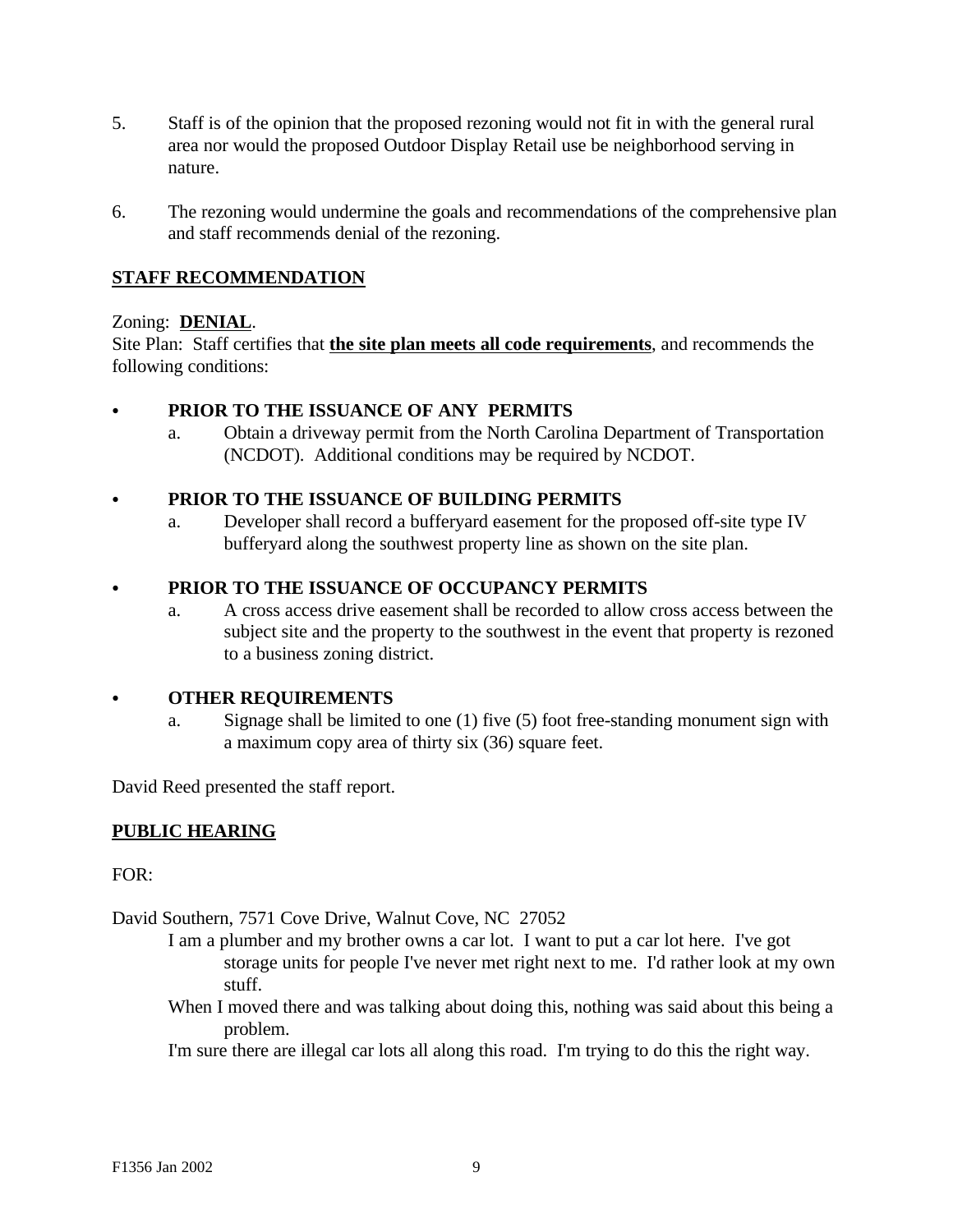I wasn't living here when the mini warehouses were approved, or I would have been opposed.

I'll go out of my way to do whatever it takes to make this work. This is my first step.

#### AGAINST:

Donald Purdue, 611 Rapid Run Lane, Walnut Cove, NC 27052

- This is directly across from my home. We don't want this in the neighborhood. It would be a bad look on the neighborhood, bring unwanted traffic, and hurt the value of our property.
- I don't want to have to get up in the morning and look at a used car lot.

Rodney Crouse, 7522 Walnut Cove Road, Walnut Cove, NC 27052 I live near this site. There's one house between mine and Mr. Southern's property. To my understanding, he didn't talk to the neighbors about this. I learned about it in the Journal. One of the persons here today had a young child wake her last night after 10:30 because

he couldn't sleep because of the noise made by Mr. Southern's cars on this lot. The storage building was wanted because of the distance to similar facilities.

Dwayne Beeson, 6597 Dennis Road, Walnut Cove, NC 27052

I live directly behind Mr. Southern. Every time I walk out on my back porch I see Mr. Southern's yard. I don't want to look at a used car lot. I'm opposed to this request.

#### **WORK SESSION**:

During discussion by the Planning Board, the following points were made:

1. The County Attorney's opinion was based on the larger area, not based on one business use next to this site. Her opinion was that the overwhelming majority of the area was RS-40 and AG type uses.

MOTION: Kem Schroeder moved denial of the zoning petition. SECOND: Philip Doyle VOTE: FOR: Avant, Bost, Clark, Doyle, King, Norwood, Powell, Schroeder, Snelgrove AGAINST: None EXCUSED: None